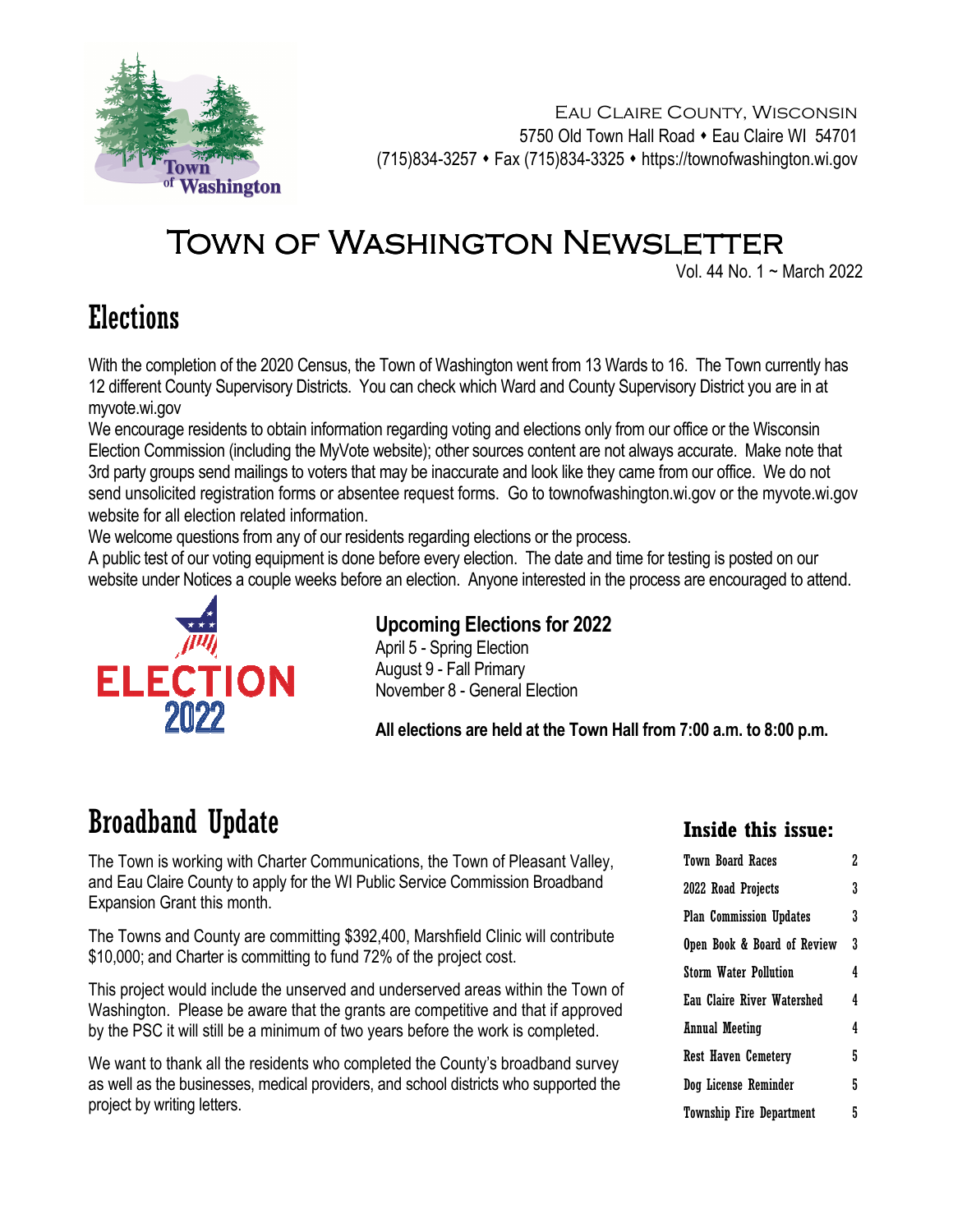## April 6 Spring Election

### **Two Town Board Supervisor positions are up for election on April 5, 2022. Offices are for a two year term. A statement from each candidate is listed below.**

**BRIAN HERBISON** – I am running for the Town of Washington Board Supervisor position and would like to share a little information about myself. My wife Sharon and I have lived in the Town of Washington for the past 6 years, previously we lived in the Village of Fall Creek. I own a tool business, so I know the importance of hard work. I believe in being active in my community and serving other people. I have a strong belief in faith, family, and work. Because of my strong work ethic and willingness to serve, I ask for your support in the upcoming election.

**ROBERT SOLBERG** – I have been a Town of Washington resident for almost 30 years. I am currently completing my second term as a Town Supervisor. In addition, I have also been a member of the Town of Washington Plan Commission for over five years.

As a member of the Plan Commission, I was a participant in the updates to both the Town of Washington and Eau Claire County Comprehensive Plans.

The experience during my time as a supervisor has been interesting and rewarding. I have gained an understanding and appreciation of the operations of the Town of Washington. It has been a pleasure and a privilege to serve with the other members of the Town Board and with the Town staff.

As a Town Supervisor I will continue to respect the taxpayer dollars and do my best to help make common sense decisions that benefit the Town of Washington as a whole. Your support for another term would be very much appreciated.

**KAREN TOMESH** – As a current Supervisor on the Town Board, I would like to thank the residents of the Town of Washington for providing me with the opportunity to represent them. In addition to serving on the Town Board I am the Chair of the Town of Washington Plan Commission. While on the Plan Commission I have had the opportunity to work on the development, and update, of the Town of Washington Comprehensive Land Use Plan. Due to the diverse nature of the Town of Washington, and extraterritorial jurisdiction of the City of Eau Claire and Altoona, the Comprehensive Plan provides the Town Staff and Board with guidance on land use issues when they arise.

In addition to working with the Town, I also serve on the Eau Claire County Board of Land Use Appeals. Through my involvement on this Board, I have gained a better understanding of the County's zoning ordinances and processes. I have enjoyed my role as Supervisor. Your observations and suggestions are always welcome. Together our Town will continue to thrive. Please consider voting to re-elect me on April 5. Your continued support is greatly appreciated.

**JEFFREY WHITE** – I am running for Board Position for the Town of Washington. I have been a resident of the Town for over 20 years. Our nation, states and government officials have recently lost direction and gone down the wrong path and we need to right the ship. I am motivated to make a difference for you and our country and it starts at the local level.

I believe I have the qualifications and experience to meet the needs of the residents especially in these difficult times. My experience and education include serving our country in the US Navy and National Guard. I have run my own Appraisal Company for the past 30 years with offices in Eau Claire and Minneapolis with a Degree in Accounting. My experience includes appraisal of commercial / residential / farm / machinery / government takings and condemnation and business valuations. I consider myself to be a common sense moderate who understands the needs of it's citizens. Thank you for your vote.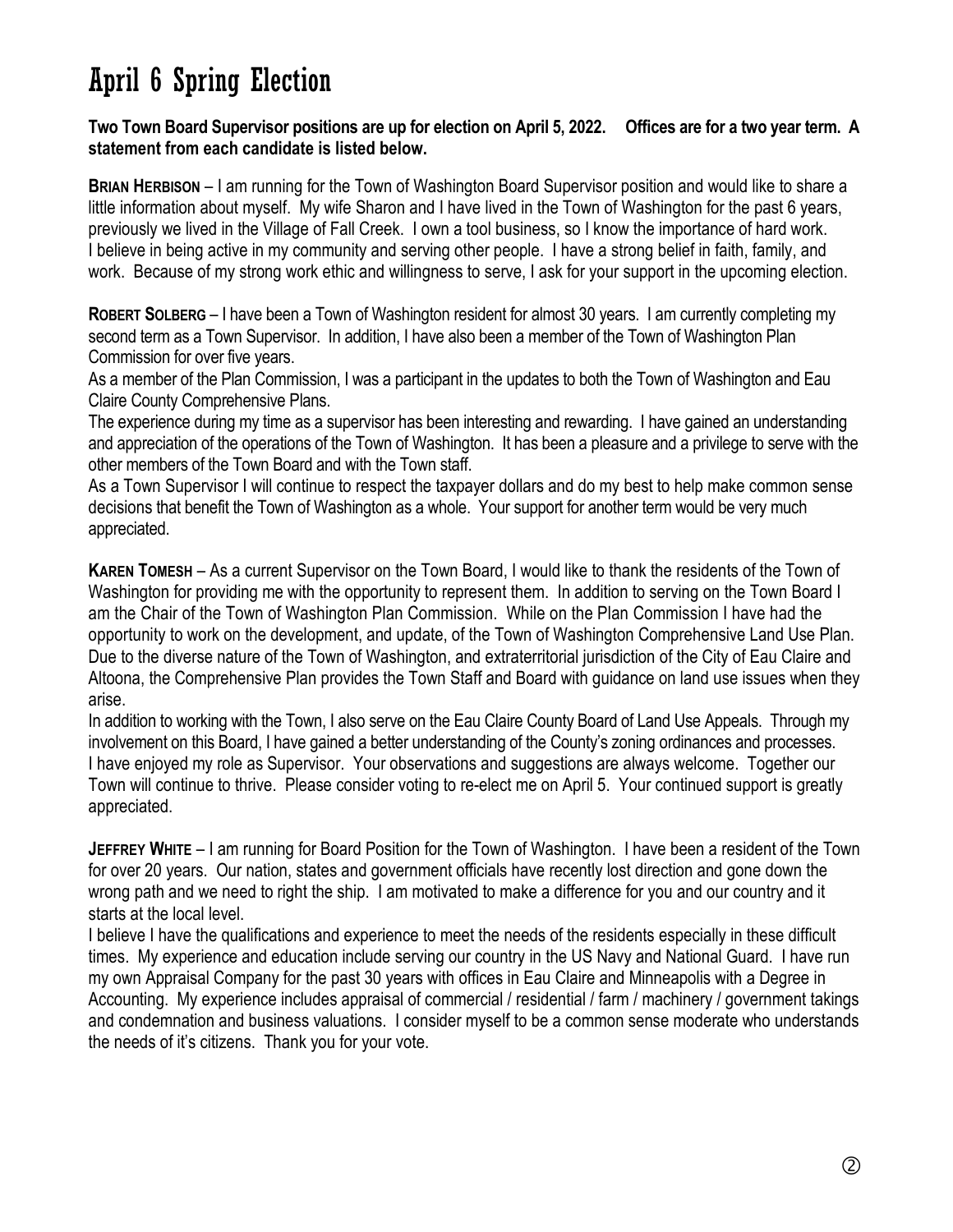## 2022 Road Projects

### **Roads to be Paved:**

Corydon Road Glen Way Larchmont Road Mueller Road (Hillview +6900 ft to CTH D)

### **Road Seal Projects:**

Chip Seal - S Lowes Creek, Brian Street, London Road, E Hamilton Avenue, Corona Avenue, Skeels Avenue, Henry Avenue, Pomona Drive, Blakeley Avenue, Beverly Hills Drive, Beverly Hills Lane, Clairemont Avenue Parkway

*All projects are subject to bids and approval by the Town Board*

## Town Plan Commission Updates

### **Wind Energy**

Wind energy companies are regulated by the Wisconsin Public Service Commission (PSC 128). Eau Claire County Planning & Development is in the process of finalizing and passing their wind siting zoning ordinance, and the Town of Washington Plan Commission has consulted with an attorney and has been reviewing options for the Town. As a reminder wind energy sites involve easements between a landowner and the wind energy company. These easements cannot be regulated by the County or the Town. Due to this it is important for residents to educate themselves on wind energy and how it can impact the future use of a landowner's property. Information on wind energy can be found on the home page of the Town's website, townofwashington.wi.gov. Residents can also contact Eau Claire County Planning & Development.

### **Town Growth**

Over the past several years the Town of Washington has seen an increase in property being annexed to the cities of Altoona and Eau Claire. The increase in annexations coincides with the growth plans for the cities of Altoona and Eau Claire, and when an annexation is initiated, the Town does not have the ability to object. With an increase in annexations and the extraterritorial jurisdiction for Altoona and Eau Claire it is important for the Town to continue to follow its comprehensive land-use plan when new residential developments are proposed. Along with the guidance provided by the comprehensive land-use plan the Town Plan Commission will be reviewing a draft subdivision ordinance. The subdivision ordinance is being considered to: compliment the Eau Claire County subdivision code and facilitate adequate provisions for transportation, recreation, stormwater maintenance, and wastewater management.

### **Plan Commission Membership**

The Town would like to develop a pool of residents interested in serving on the Plan Commission. If you would be interested in serving on the Plan Commission, please contact the Town Office for an application.

## Open Book & Board of Review

Property assessment is as of January 1 each year. Questions about your assessment should be addressed to the Town of Washington assessor, Appraisal Services at 715-834-1361. If you are not satisfied with the assessment of your property, the time for you to voice your objection is during Open Book. You do not need an appointment; just come during the hours it is held to speak to the assessor.

If after reviewing your information at Open Book you believe your property is not assessed fairly in relation to other Town of Washington properties, you can file a written objection form to be heard by the formal Board of Review. **Dates below are tentative; check our website for possible changes**.

### **Open Book Board of Review Board of Review**

Tuesday, May 17 from 3:00 to 5:00 p.m. Wednesday, June 1 from 4:00 to 6:00 p.m.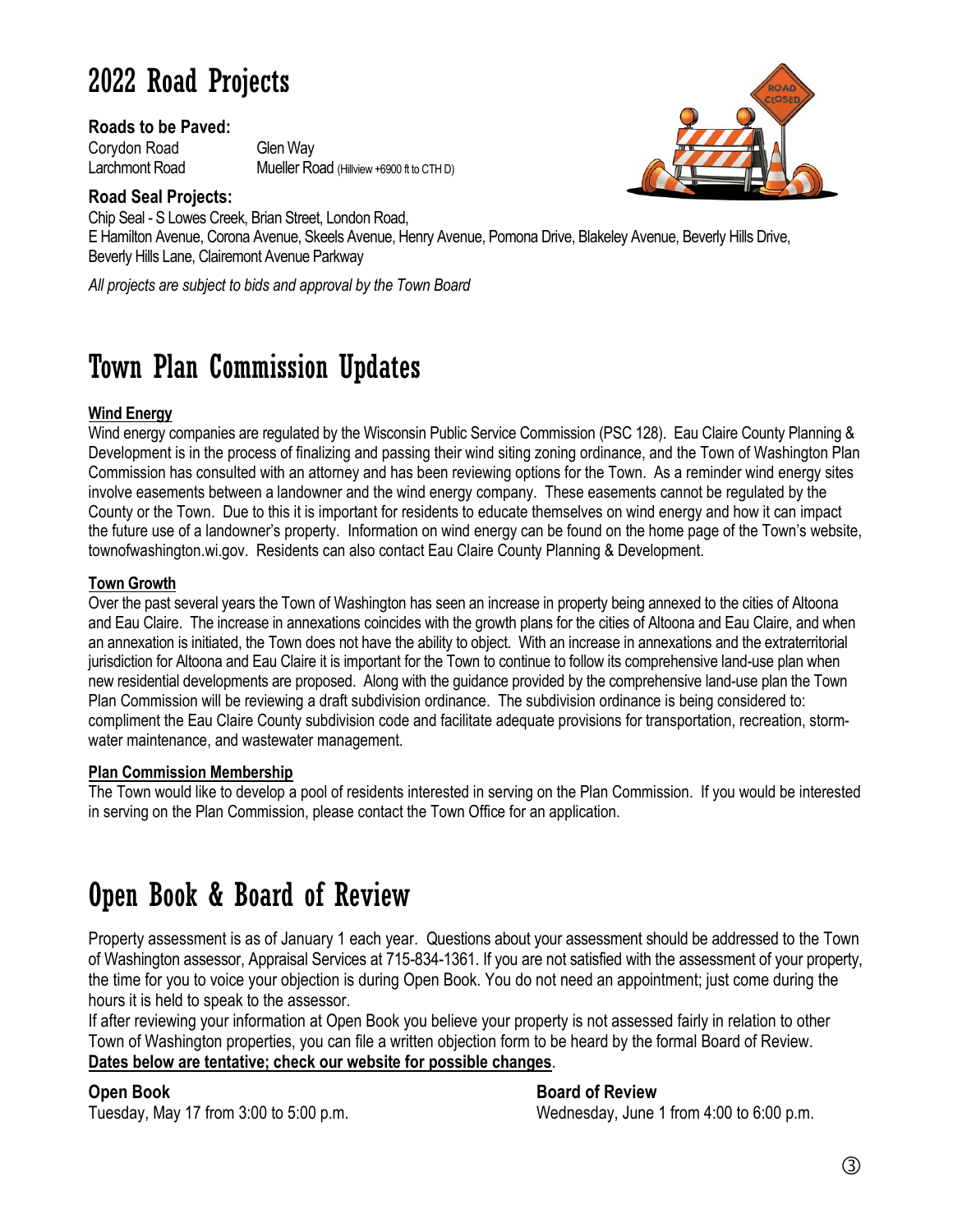## Storm Water Pollution Prevention

### **Spring is just around the corner!**

Time to spruce up the lawn and garden.

Here are a few suggestions to avoid adding phosphorus and fertilizers to nearby waterways.

- Reuse leaves and grass clippings as mulch, add it to a compost pile, or till into gardens.
- Test your soil before fertilizing. Fertilize per specified rate and clean up excess.
- Use a soaker-style hose to water and don't overwater.
- Conserve water by planting a rain garden of native plants, shrubs and trees to maximize infiltration and reduce runoff. Consider capturing rain from your downspout in a barrel for watering.

### **Illicit Discharges**

When traveling around town be on the lookout of "illicit discharges" to storm drains and ditches. This includes materials from failing septic systems, spills or dumping of chemicals, oils or ag by-products, and pipes carrying anything other than storm water. Storm water that enters a storm drain in urban areas is NOT treated before entering waterways. Discharges into ditches may not immediately reach a waterway; nevertheless, they pollute the ditch line and may reach waterways when ditches are frozen and little infiltration takes place. If you observe an illicit discharge contact the Town Office for investigation.



## Eau Claire River Watershed Coalition

Across the Watershed, residents are learning together and taking action to improve water and soil health in our communities. The Eau Claire River Watershed Coalition invites you to join your neighbors and get involved! Listed below are few things you can do.

### **Residents & Homeowners**

- Use rain gardens and rain barrels to reduce runoff
- Raise the mower height for deeper roots and improved infiltration
- Minimize impervious surfaces to increase the infiltration of rainwater

### **Farmers & Land Managers**

- Use grassed waterways and vegetated buffers to trap sediment before it reaches water bodies
- Minimize tillage to increase soil health and prevent soil erosion
- Plant cover crops to keep soil in place all year and improve soil health



## Annual Town Meeting

 Thursday, April 21 at 5:00 PM Town of Washington Municipal Building 5750 Old Town Hall Road

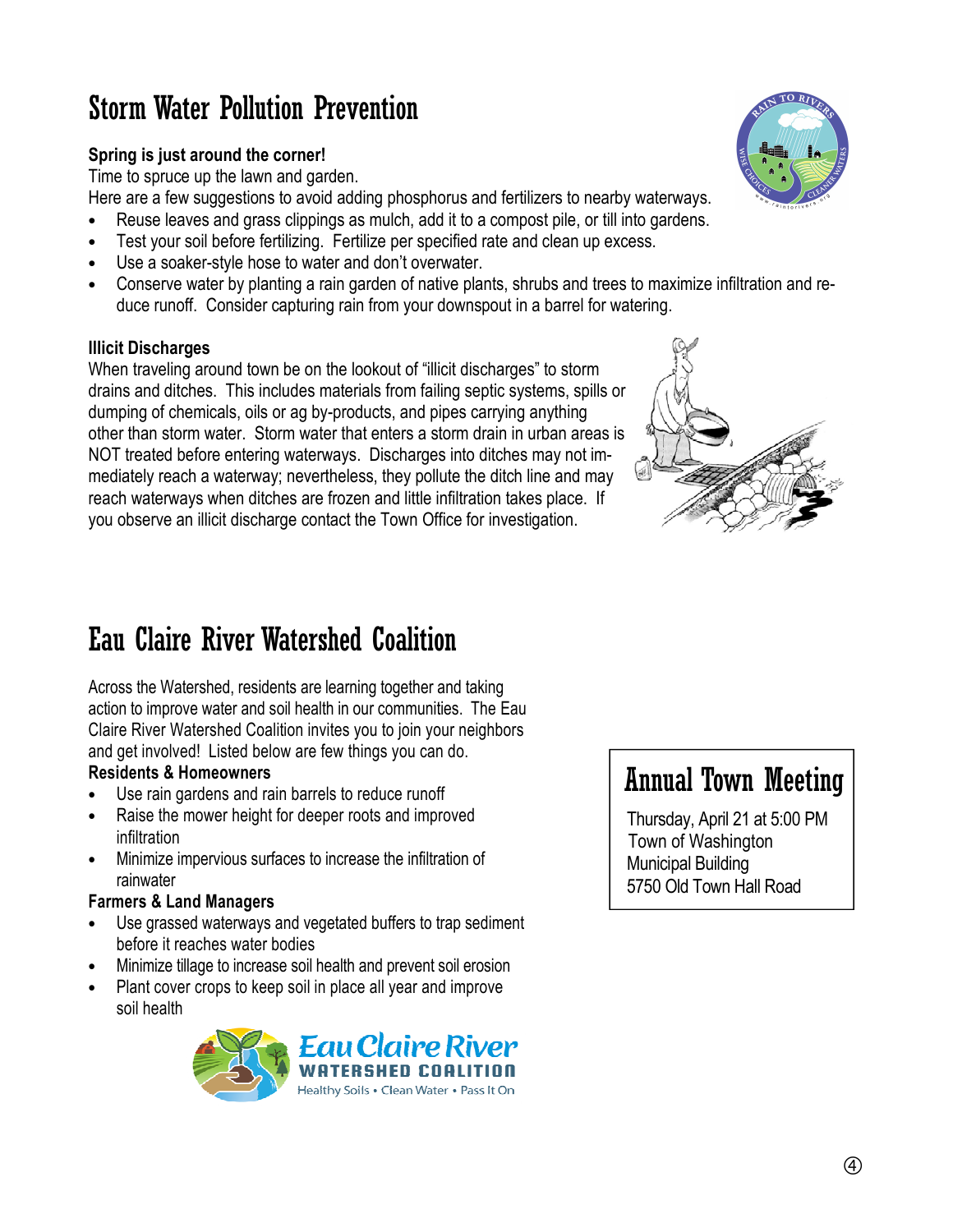## Rest Haven Cemetery

Rest Haven Cemetery is owned and operated by the Town of Washington. For information regarding flowers, wreaths, stone sizes, purchasing spaces, transferring spaces, or scheduling a burial, contact Jackie at 715-834-3257.

Spaces are currently available for \$650.

Winter decorations must be removed from the cemetery before April 1, each year. In the Spring, flowers (real or artificial) can be placed in a plant stand beginning May 1 and must be removed no later than October 15 each year. Anything remaining after this date will be disposed of. Items placed in/on the ground or on a shepherd's hook are not allowed and will be removed.

## Dog License Reminder!

If you have not already complied, license your dog before April 1 to avoid a \$5.00 late fee per dog. If you no longer have a dog that was previously licensed with the Town, let us know or you will continue to receive reminders. Applications for new dogs are on our website, townofwashington.wi.gov (Community tab, then Forms & Permits) or at the Town Office; you must provide written proof of rabies vaccination from your vet. The State of Wisconsin requires dogs to be licensed.

To report obsessive barking, animals at large, biting, an animal being mistreated, or a vicious animal; call the Eau Claire Communication Center at 715-839-4972. A humane officer will not be dispatched to pick up a dog or cat at-large unless the animal has first been contained.

## Township Fire Department, Inc. - Station 2

The Fire Department is preparing for spring and the possibilities of brush fires. Brush fires are usually in full force when the snow melts and before the vegetation starts to develop. We would like to remind everyone that you can find all burning regulations online at www.townshipfire.org. The website will also display a notice if burning is prohibited due to dry and/or windy conditions.

It is vital to have your address numbers displayed clearly on mail boxes or on the residence itself if it can be seen from the road. Please try to keep driveways as accessible as possible to large vehicles such a fire trucks by trimming back trees as far as practical. These two problems can slow us down in an emergency when seconds count.

Once again, we are forgoing our annual chicken feed again this year due to staffing and COVID. In lieu of this event please watch your mailboxes as we will once again be sending out a fundraising letter.

We are looking for more volunteers in the Fire Department. If you don't want to do the fire side of things, we also desperately need first responders. Our membership on the entire department is at some of its lowest numbers that we have ever seen. Training is provided through the department and in most cases are evening classes at Chippewa Valley Technical College. We encourage anyone who may be interested to check out our webpage to obtain more information. Please strongly consider giving back to your community and join us!

### **Township Fire Department www.townshipfire.org**

**Burning Permits** are required when you are burning anything more than a campfire. **PLEASE NOTE!** you can **ONLY** obtain a permit online at www.townshipfire.org. then click on the "Burning Permit" button and you can read the ordinances as well as obtain a burning permit.